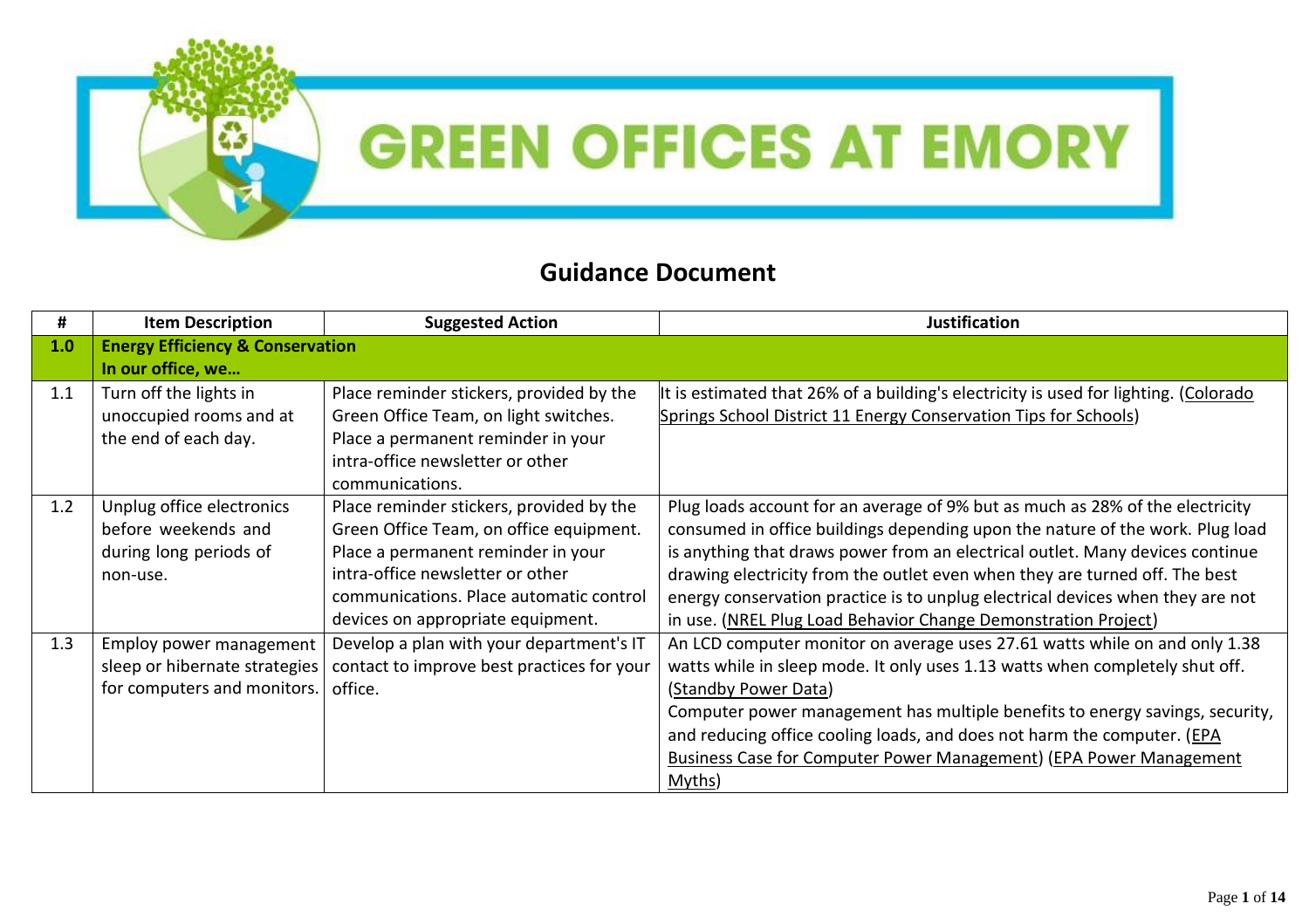| 1.4<br>1.5 | Eliminate the use of desktop<br>printers and utilize network<br>printers and copiers.<br>Set copiers to power down            | Most contemporary network printers<br>have password protected secure<br>printing options. Contact<br>greenoffices@emory.edu if you need<br>help identifying if your office's<br>networked printer has those<br>capabilities.<br>Develop a plan with your department's IT                                           | The typical desktop inkjet printer uses at least 10 watts of energy while idling<br>alone. Multiple desktop printers powered on use more energy than one<br>networked printer, and require more energy to counter-balance the printers'<br>heat output with building climate controls. (Cornell University Computer Energy<br>Usage Facts)<br>The typical large copier machine on average uses 1,400 watts while it is on and                                                                                                                                                                              |
|------------|-------------------------------------------------------------------------------------------------------------------------------|--------------------------------------------------------------------------------------------------------------------------------------------------------------------------------------------------------------------------------------------------------------------------------------------------------------------|------------------------------------------------------------------------------------------------------------------------------------------------------------------------------------------------------------------------------------------------------------------------------------------------------------------------------------------------------------------------------------------------------------------------------------------------------------------------------------------------------------------------------------------------------------------------------------------------------------|
|            | into a deep sleep mode<br>when not in use.                                                                                    | contact to improve best practices for your<br>office.                                                                                                                                                                                                                                                              | only 40 watts in sleep mode. (Rec Info Center).<br>Office equipment like copiers and printers are responsible for approximately<br>11% of an office building's energy consumption. (Save Money and Energy: A<br>Guide for Offices by Georgia Power)                                                                                                                                                                                                                                                                                                                                                        |
| 1.6        | Use as much natural<br>lighting as possible instead<br>of overhead lighting.                                                  | Work with your Facilities Management<br>building representative to determine if<br>light bulbs can be removed for overhead<br>lights that are unnecessary or unused.                                                                                                                                               | The health benefits of using natural light, especially in the morning, include<br>positive impact on mood, alertness and metabolism. Natural light is also<br>associated with lower fatigue, reduced eyestrain, and increased productivity. A<br>study conducted on workers who were exposed to natural light in the day versus<br>those who aren't showed that they were also able to get more sleep at night.<br>(NREL Effects of Natural Light on Building Occupants) ("Natural Light in the<br>Office Boosts Health" by Maria Paul) ("Beyond the Bulbs: In Praise of Natural<br>Light" by Brian Libby) |
| 1.7        | Install motion detectors for<br>overhead lights.                                                                              | For smaller projects, such as a single<br>hallway light, the office should contact<br>Kevin Keefe in Campus Services to work<br>with to install motion detectors. For a<br>large project, such as a whole floor, the<br>office should place a work order and the<br>project will be assigned a project<br>manager. | The use of motion detector lighting can reduce the amount of time that lights<br>stay on, thereby reducing energy use. Energy savings vary in rooms with<br>different uses and sizes. Sensors reduce lighting energy by about 30% in<br>break rooms, 40% in private offices, 50% in conference rooms, 60% in<br>classrooms, and 60% in restrooms. (Demand Reduction and Energy Savings<br><b>Using Occupancy Sensors)</b>                                                                                                                                                                                  |
| 1.8        | Send an e-mail to staff<br>before holidays and breaks<br>checklist.                                                           | Remind building occupants to turn off lights<br>and computers, and unplug appliances to<br>containing an energy saving $ $ reduce energy consumption while the<br>building is unoccupied.                                                                                                                          |                                                                                                                                                                                                                                                                                                                                                                                                                                                                                                                                                                                                            |
| 1.9        | Consult the building<br>manager to select energy<br>efficient options when light<br>fixtures or bulbs need to be<br>replaced. | Offices are encouraged to use 2-lamp<br>fluorescent parabolic fixtures, unless<br>dimming is required in which case LED<br>bulbs are recommended.                                                                                                                                                                  | Compact fluorescent (CFLs) and light emitting diodes (LEDs) use about 25-80%<br>less energy than incandescent light bulbs, and last about 3 to 25 times longer.<br>More information on the comparison of these two can be found with the U.S.<br>Department of Energy: Energy-Efficient Light Bulbs vs. Traditional Incandescents.                                                                                                                                                                                                                                                                         |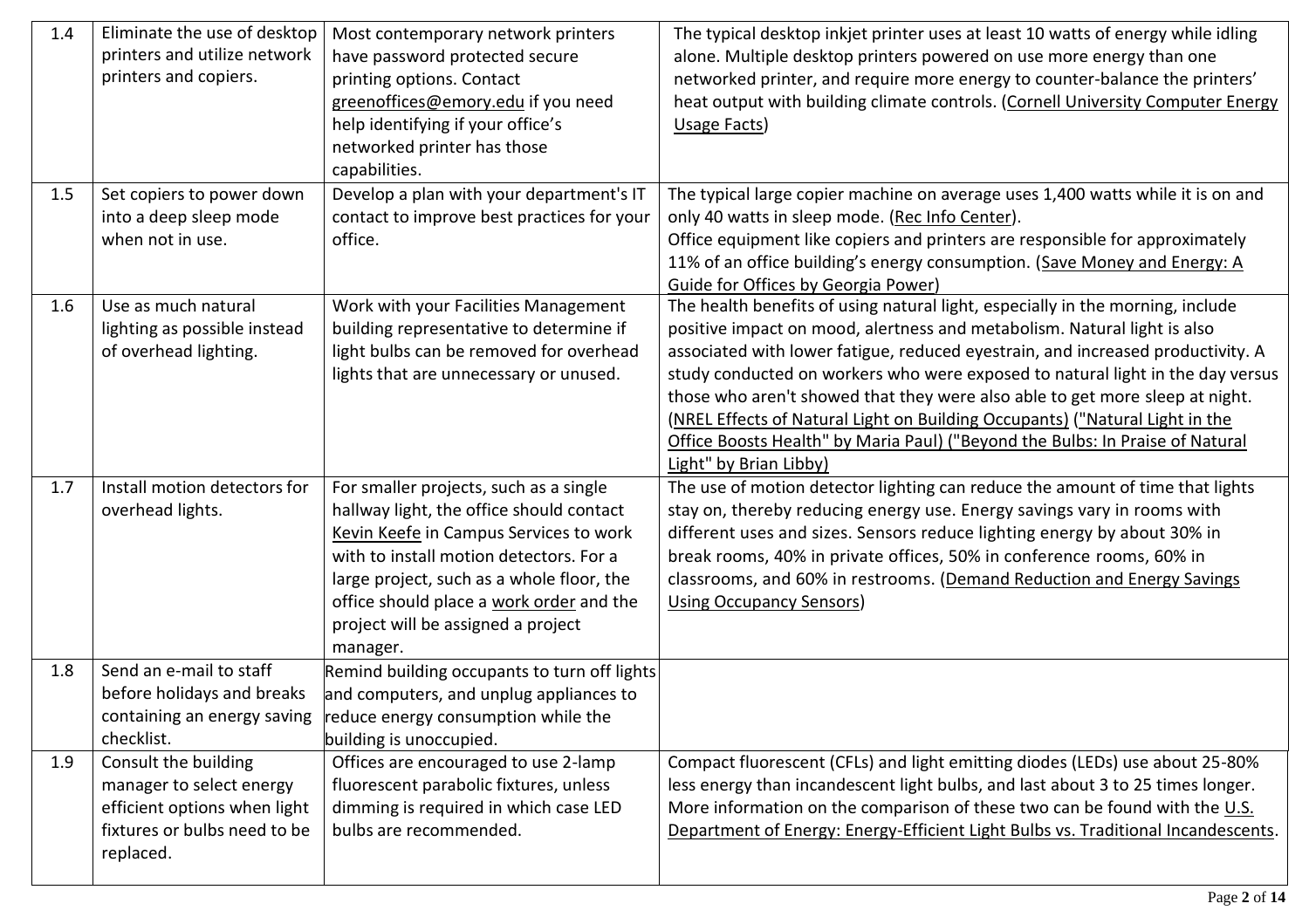| 1.10 | Use the stairs instead of the<br>elevator whenever possible,<br>unless health or mobility<br>challenges exist.                                                                                      | Contact greenoffices@emory.edu for<br>examples of signage installed in some<br>Emory buildings.                                                                                                          | The average office elevator uses 350 watts of electricity to go from one floor to<br>the next. Using the stairs will help conserve this energy. Additionally, walking up<br>and down 3 flights of stairs burns about 15 calories. The National Wildlife<br>Federation and The University of New Mexico Health Sciences Center provide<br>more information about the value in taking the stairs instead of the elevator.<br>According to the NYC Department of Health, two minutes of stair climbing per<br>day burns enough calories to eliminate one pound the average adult gains per<br>year. |
|------|-----------------------------------------------------------------------------------------------------------------------------------------------------------------------------------------------------|----------------------------------------------------------------------------------------------------------------------------------------------------------------------------------------------------------|--------------------------------------------------------------------------------------------------------------------------------------------------------------------------------------------------------------------------------------------------------------------------------------------------------------------------------------------------------------------------------------------------------------------------------------------------------------------------------------------------------------------------------------------------------------------------------------------------|
| 1.11 | Report through a Facilities<br>Management Work Order<br>any problems regarding<br>overheating or overcooling<br>of office space outside of<br>Emory's temperature policy<br>range of 68-76 degrees. | Place office furniture and electronic<br>equipment away from thermostats<br>in order to ensure the accuracy of<br>temperature readings.                                                                  | Computers, monitors, and other heat-producing equipment can contribute to<br>artificial thermostat reads and contribute to cooler climate conditions in office<br>buildings. (Emory Temperature Settings Guidelines FAQs)                                                                                                                                                                                                                                                                                                                                                                        |
| 1.12 | Eliminate the use of space<br>heaters, per Emory policy in<br>all F&A divisions.                                                                                                                    | Space heaters create a safety hazard,<br>consume energy and negatively impact<br>the heating and cooling balance in<br>buildings - causing the building's system<br>to work harder by using more energy. | (Emory Temperature Settings Guidelines FAQs)                                                                                                                                                                                                                                                                                                                                                                                                                                                                                                                                                     |
| 1.13 | Minimize the use of<br>automatic door opening<br>buttons, unless required for<br>mobility.                                                                                                          | Place signage next to automatic doors<br>discouraging their use unless necessary.                                                                                                                        | Automatic doors often stay open longer with each use than manual doors,<br>letting more conditioned air out of the building and unconditioned air into the<br>building. Additionally, automatic doors use energy while manual doors do not.<br>(U.S. Department of Energy: Modeling of Air Infiltration through Door Openings)                                                                                                                                                                                                                                                                   |
| 2.0  | <b>Waste</b><br>In our office, we                                                                                                                                                                   |                                                                                                                                                                                                          |                                                                                                                                                                                                                                                                                                                                                                                                                                                                                                                                                                                                  |
| 2.1  | Set the printers and copiers<br>to default to double-sided<br>and black and white.                                                                                                                  | Work with your local IT department to<br>generate and distribute directions to<br>setting printers to default for double<br>sided and black and white.                                                   | The use of duplex printing has the potential of saving about 50% of monetary<br>costs and 50% of resources used to produce paper, including water, trees, and<br>energy. (CSU Seeing Things From Both Sides: Double-Sided Printing)<br>(EPA Reducing Paper and Printer Ink Usage)                                                                                                                                                                                                                                                                                                                |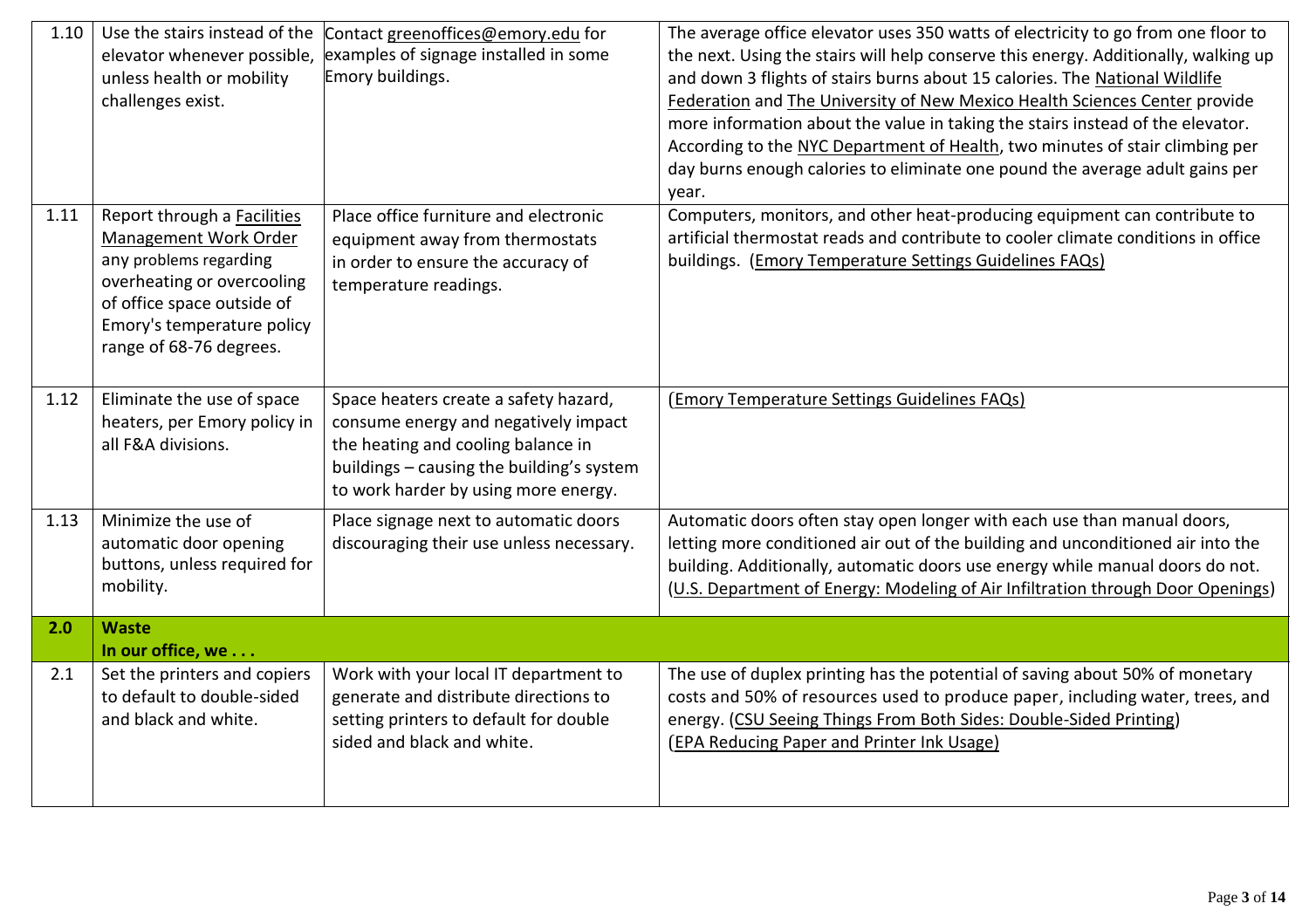| 2.2 | Recycle all printer and<br>toner cartridges.                                                                                                                                                                                                             | Offices are encouraged to recycle printer<br>and toner cartridges through Flex Imaging<br>Solutions by contacting Carlos Ibarra.<br>Cartridge recycling containers are<br>strategically placed throughout campus.                                                                                               | Check out the Emory Procurement recycling page for more information on<br>recycling office equipment.<br>Find the closest cartridge recycling locations at Emory.                                                                                                                                                                                                                                                                                                                                                                                             |
|-----|----------------------------------------------------------------------------------------------------------------------------------------------------------------------------------------------------------------------------------------------------------|-----------------------------------------------------------------------------------------------------------------------------------------------------------------------------------------------------------------------------------------------------------------------------------------------------------------|---------------------------------------------------------------------------------------------------------------------------------------------------------------------------------------------------------------------------------------------------------------------------------------------------------------------------------------------------------------------------------------------------------------------------------------------------------------------------------------------------------------------------------------------------------------|
| 2.3 | Use bulk coffee brewing<br>machines rather than single-<br>serve machines. If single-<br>serve machines are<br>necessary (i.e. in patient or<br>guest waiting areas),<br>machines with fully<br>compostable waste are used.                              | Limit purchasing to only bulk machines or<br>single-serve machine that produce waste<br>that is recyclable and/or compostable<br>through Emory's waste stream without<br>requiring the user to disassemble the<br>waste.                                                                                        | Roar brand coffee machines produce a paper pouch containing grinds or tea leaf,<br>which can be placed directly into an Emory compost bin, supporting Emory's waste<br>diversion goal. Conversely, Keurig and other brand machines produce a plastic cup<br>full of grounds or tea leaf that must be emptied and rinsed by the user before<br>recycling, which does not support Emory's waste diversion goals. We welcome<br>suggestions of other brand machines that meet this standard, but are currently<br>only aware of Roar http://www.roarcoffee.com/. |
| 2.4 | Ensure the office has<br>complete sets of properly<br>labeled recycling bins<br>throughout the office space,<br>including break rooms, copy<br>rooms, and other common<br>areas, and educate<br>occupants on protocols for<br>recycling at our location. | Monitor the placement of recycling,<br>compost, and landfill bins to be sure<br>that bins are not moved or misplaced.<br>For assistance with placing containers,<br>and to view recycling container options<br>and order new containers, visit here.<br>Consider eliminating landfill bins from<br>your office! | Landfill diversion best practice is to keep equipment for all materials together,<br>and to never place one materials stream separate from the others. Styrofoam is<br>the only non-regulated material that cannot be recycled or composted at Emory,<br>so eliminating landfill trash cans is entirely possible! To learn more about<br>Emory's landfill diversion goals and waste minimization programs, visit here.                                                                                                                                        |
| 2.5 | Offer battery recycling in a<br>convenient location.                                                                                                                                                                                                     | For information about battery and other<br>universal waste recycling, please visit<br>here.                                                                                                                                                                                                                     |                                                                                                                                                                                                                                                                                                                                                                                                                                                                                                                                                               |
| 2.6 | Use scrap paper for note<br>taking, rough drafts, or<br>working copies of<br>documents.                                                                                                                                                                  | Cut scrap paper into small squares and<br>staple together for a handy notepad on<br>desks or on-the-go.                                                                                                                                                                                                         | This saves natural resources and money for your department.                                                                                                                                                                                                                                                                                                                                                                                                                                                                                                   |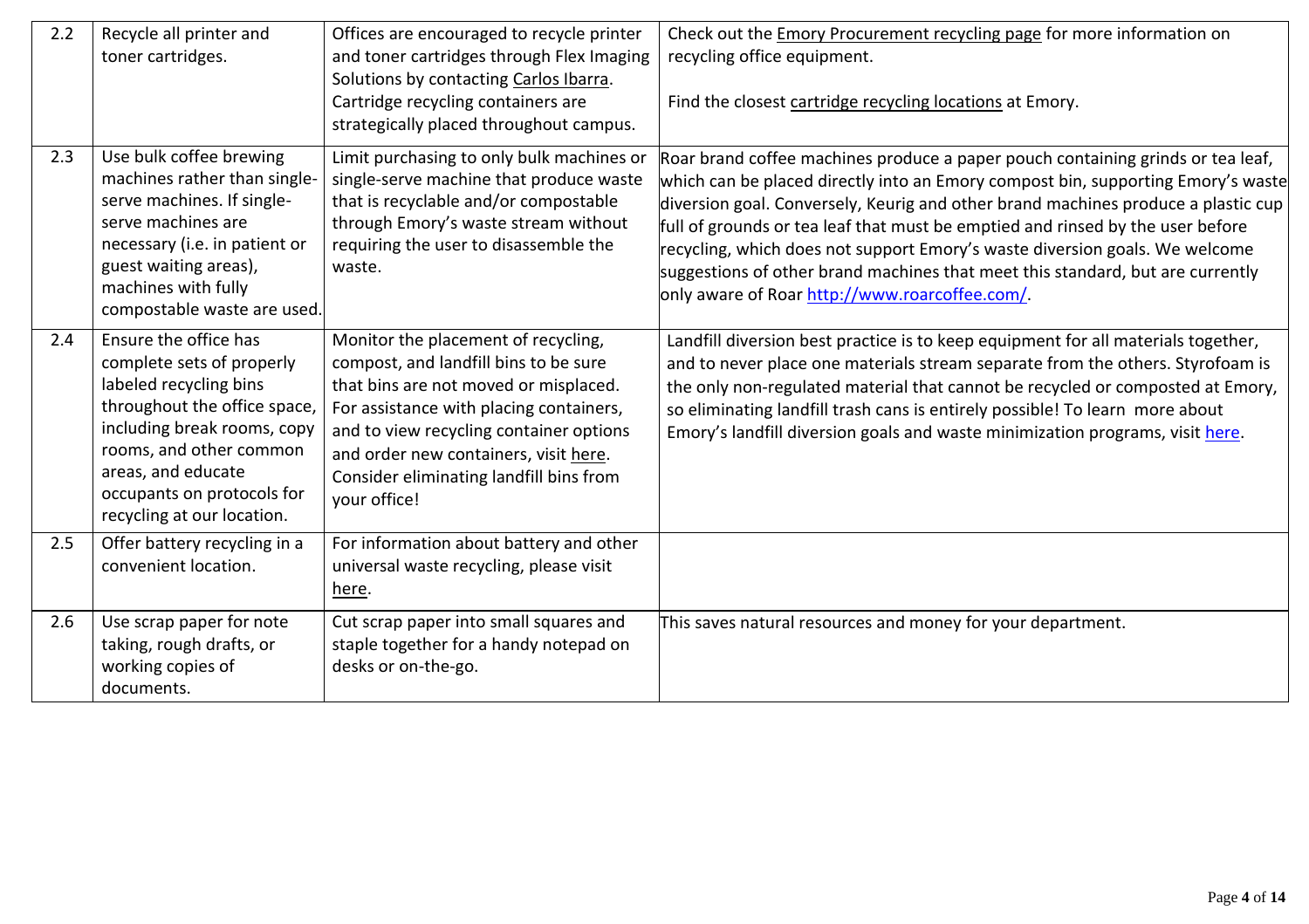| 2.7  | Do not provide disposable<br>dishes, cups and<br>utensils to employees.                                                                           | Strive to be a "Zero Landfill Waste" office<br>by requesting that office occupants<br>bring their own reusable dishes to use<br>for personal food and drink.                                                                                               | Reusable dishware reduces the amount of disposable items that are put into<br>landfills. In 2011, 1.3 million tons of paper plates and cups and 1 million tons of<br>plastic plates and cups were found in the municipal waste stream. This has<br>increased from 120,000 tons in 1960, a 5.5% increase in the amount of disposable<br>tableware comprising the municipal solid waste. Plastic bottles take<br>approximately 450 years to decompose in a landfill, while foamed plastic cups<br>(Styrofoam) take about 50 years to decompose. Much of our garbage ends up in<br>oceans, and as a result the small bits of plastic that are broken down are toxins |
|------|---------------------------------------------------------------------------------------------------------------------------------------------------|------------------------------------------------------------------------------------------------------------------------------------------------------------------------------------------------------------------------------------------------------------|-------------------------------------------------------------------------------------------------------------------------------------------------------------------------------------------------------------------------------------------------------------------------------------------------------------------------------------------------------------------------------------------------------------------------------------------------------------------------------------------------------------------------------------------------------------------------------------------------------------------------------------------------------------------|
|      |                                                                                                                                                   |                                                                                                                                                                                                                                                            | that are found in animals or on shorelines where humans can come in direct<br>contact with them. (EPA: Municipal Solid Waste in the United States) (U.S.<br>National Park Service: Garbage Decomposition) (U.S. National Park Service:<br>Garbage Decomposition 2) ("How Long Does it Take for Plastic to Biodegrade?"                                                                                                                                                                                                                                                                                                                                            |
|      |                                                                                                                                                   |                                                                                                                                                                                                                                                            | by: William Harris)                                                                                                                                                                                                                                                                                                                                                                                                                                                                                                                                                                                                                                               |
| 2.8  | Offer guests refreshments<br>in reusable, compostable,<br>or recyclable dishes, cups,<br>and utensils. We do not<br>provide bottled water.        | Strive to be a "Zero Landfill Waste" office<br>by offering reusable cups and glasses to<br>guests. Find compostable and recyclable<br>dishware and utensils through Staples by<br>selecting the "eco-conscious" button<br>when searching in Emory Express. | Please see Justification for #2.7 above.                                                                                                                                                                                                                                                                                                                                                                                                                                                                                                                                                                                                                          |
| 2.9  | Send all unused office<br>furniture and electronics<br>still in good condition to<br>Emory Surplus for reuse.                                     | Fill out a Surplus Property Transfer Form<br>and then call 404-727-7463 or fill out a<br>Work Order Form to schedule a pick-up of<br>furniture or large amounts of electronics.                                                                            | In 2012, Americans put 50 million tons of durable goods (ie. furniture, small<br>appliances, consumer electronics, etc.) in municipal solid waste. That waste<br>stream has grown significantly since 1960, when Americans trashed only 9<br>million tons of durable goods. A N.Y. Times article discusses this issue, "The<br>E.P.A. estimates that 2.6 million tons of electronic waste were dropped into<br>landfills in 2007 Once buried, the waste leaches poisons and heavy metals<br>into soil and groundwater." ("A Green Way to Dump Low-Tech Electronics") (EPA:<br><b>Municipal Solid Waste in the United States)</b>                                  |
| 2.10 | Use an electronic file<br>system to reduce waste and<br>minimize paper printouts.                                                                 |                                                                                                                                                                                                                                                            |                                                                                                                                                                                                                                                                                                                                                                                                                                                                                                                                                                                                                                                                   |
| 2.11 | Use reusable inter-office<br>instead of regular<br>envelopes whenever<br>possible and promote the<br>redistribution of inter-office<br>envelopes. |                                                                                                                                                                                                                                                            |                                                                                                                                                                                                                                                                                                                                                                                                                                                                                                                                                                                                                                                                   |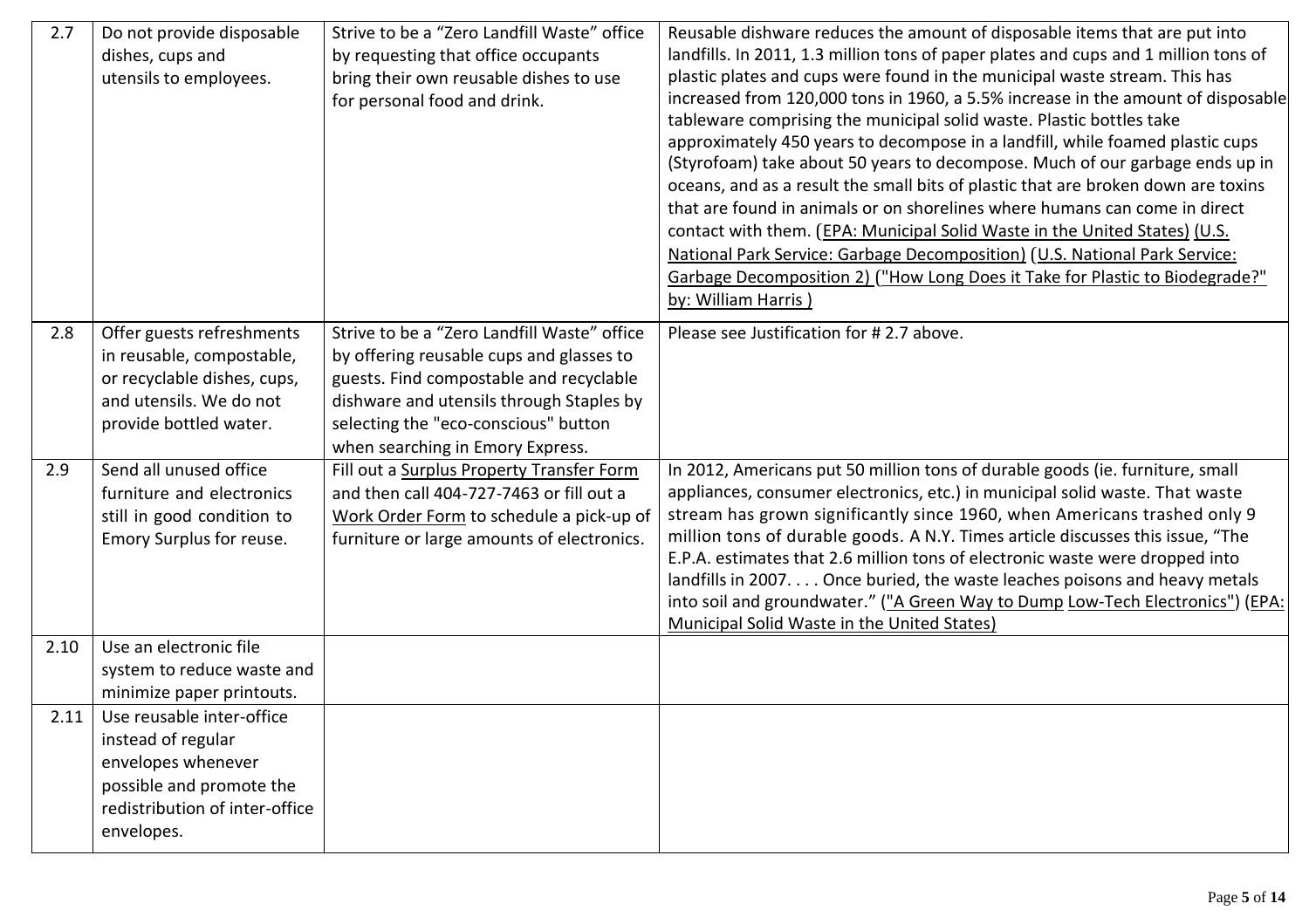| 2.12 | Offer electronic versions of |                                            |                                                                                  |
|------|------------------------------|--------------------------------------------|----------------------------------------------------------------------------------|
|      | our newsletter (if           |                                            |                                                                                  |
|      | published) that readers can  |                                            |                                                                                  |
|      | select instead of the paper  |                                            |                                                                                  |
|      | version.                     |                                            |                                                                                  |
| 2.13 | Subscribe to electronic      |                                            |                                                                                  |
|      | publications rather than     |                                            |                                                                                  |
|      | print subscriptions most of  |                                            |                                                                                  |
|      | the time.                    |                                            |                                                                                  |
| 2.14 | Recycle all e-waste during   | Refer to this guide for e-waste recycling  |                                                                                  |
|      | Emory's e-waste drives.      | protocols. Put Emory Recycles e-waste      |                                                                                  |
|      |                              | drives on your office calendar and plan to |                                                                                  |
|      |                              | collect and deliver when the time comes.   |                                                                                  |
|      |                              | For office moves or large amounts of e-    |                                                                                  |
|      |                              | waste accumulated between e-waste          |                                                                                  |
|      |                              | drives, place a work order through         |                                                                                  |
|      |                              | Campus Services for the e-waste to be      |                                                                                  |
|      |                              | picked up. Emory Recycles                  |                                                                                  |
| 2.15 | Reuse packing materials      |                                            |                                                                                  |
|      | instead of purchasing new.   |                                            |                                                                                  |
|      |                              |                                            |                                                                                  |
| 2.16 | Recycle used light bulbs in  | Light bulb recycling containers are        | Used lamps (light bulbs) must be handled and labeled according to regulations    |
|      | designated EHSO              | located in the DUC for CFLs or call (404)  | from the Environmental Protection Agency (EPA). Lamps are considered             |
|      | containers.                  | 727-5922 for other mercury-containing      | hazardous because they contain various heavy metals that are toxic and harmful   |
|      |                              | bulbs.                                     | to the environment. Examples include: fluorescent, compact fluorescent, HID,     |
|      |                              | Emory: What to recycle and compost?        | halogen, LED, incandescent, metal halide, sodium, and UV.                        |
|      |                              |                                            | (Emory EHSO: Safety/Environmental Toolbox Training - Proper Management of        |
|      |                              |                                            | Used Lamps)                                                                      |
| 2.17 | Eliminate/replace aerosol    |                                            | Aerosol cans present a unique hazard in that the pressurization of the container |
|      | cans with non-aerosol        |                                            | is often more dangerous than the compound within. ( <i>Emory EHSO</i> :          |
|      | equivalents when an          |                                            | Guidelines for Chemical Waste Management in Laboratories)                        |
|      | alternative is available.    |                                            |                                                                                  |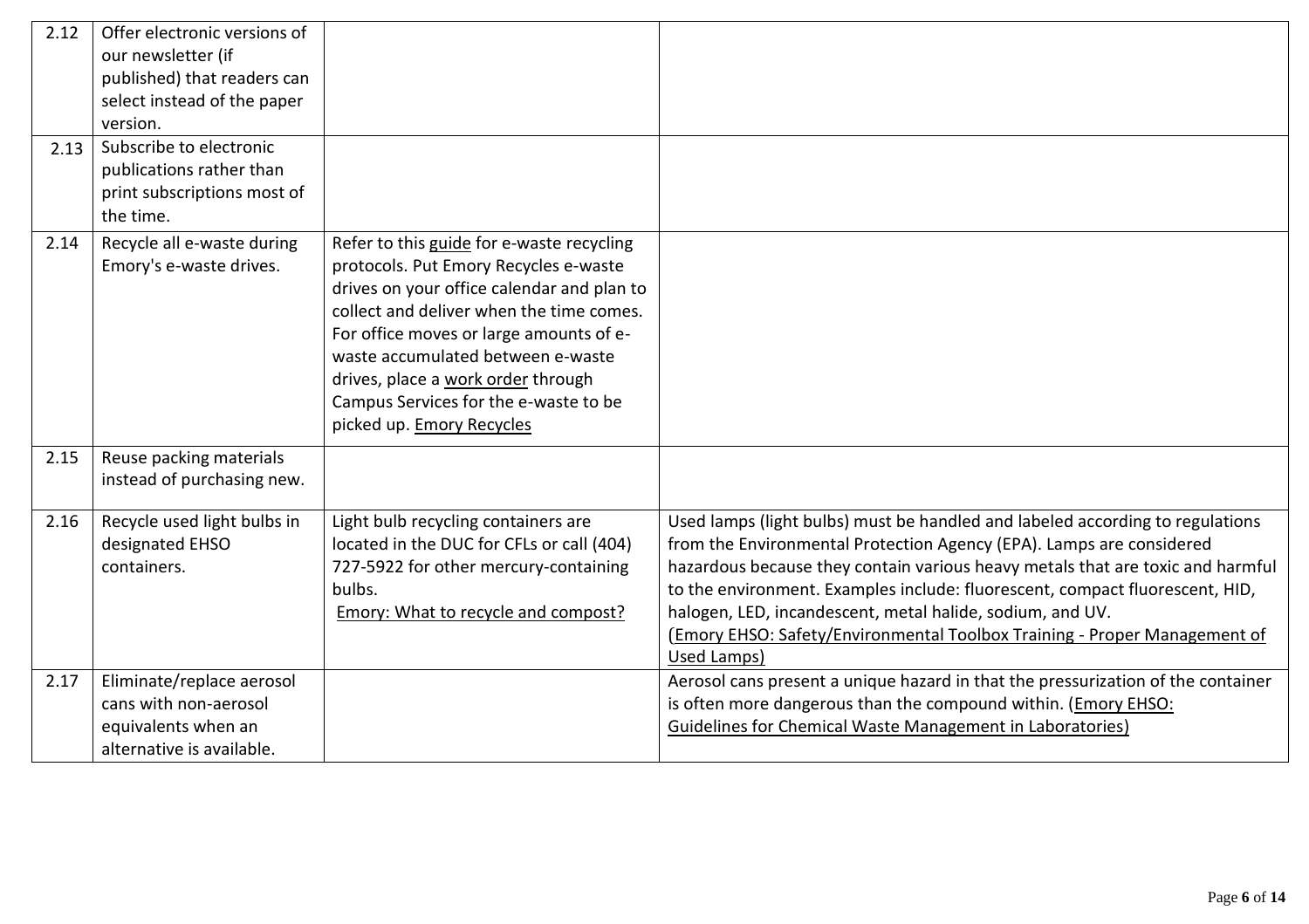| 2.18 | If aerosol cans are necessary,<br>give them to EHSO<br>for proper<br>disposal/recycling.                                                    | All aerosol cans, whether full or empty,<br>must be given to EHSO for disposal as<br>chemical waste (Emory EHSO: Guidelines<br>for Chemical Waste Management in<br>Laboratories)<br>Submit EHSO waste pickup requests to<br>EHSO    |                                                                                                                                                                                                                                                                                                                                                                                                                                                            |
|------|---------------------------------------------------------------------------------------------------------------------------------------------|-------------------------------------------------------------------------------------------------------------------------------------------------------------------------------------------------------------------------------------|------------------------------------------------------------------------------------------------------------------------------------------------------------------------------------------------------------------------------------------------------------------------------------------------------------------------------------------------------------------------------------------------------------------------------------------------------------|
| 2.19 | Decrease electronic waste<br>by using computers and<br>electronics for their full life<br>span before replacing.                            | Consult your local IT department to<br>determine the best timeline for replacing<br>office electronics, considering the<br>environment and cost.                                                                                    |                                                                                                                                                                                                                                                                                                                                                                                                                                                            |
| 3.0  | <b>Purchasing</b><br>In our office, we                                                                                                      |                                                                                                                                                                                                                                     |                                                                                                                                                                                                                                                                                                                                                                                                                                                            |
| 3.1  | Are familiar with Emory<br>Procurement's sustainable<br>purchasing<br>recommendations and<br>programs.                                      | Make sure all office staff in charge of<br>purchasing are familiar with more<br>sustainable alternatives to the office's<br>regularly used items, and know how to<br>search for and select alternatives in<br><b>Emory Express.</b> |                                                                                                                                                                                                                                                                                                                                                                                                                                                            |
| 3.2  | Seek options for low-<br>emission vehicles through<br>collaboration with the<br>Procurement office when<br>purchasing an office<br>vehicle. | Please use Emory Procurement's guide to<br>select and purchase a low-emission<br>vehicle.                                                                                                                                           |                                                                                                                                                                                                                                                                                                                                                                                                                                                            |
| 3.3  | Use rechargeable batteries.                                                                                                                 | In Emory Express, use the search terms<br>"battery, rechargeable" to locate these<br>for purchase and to select a charger for<br>the office.                                                                                        | The environmental effects of batteries include resource depletion, global<br>warming, ecological toxicity, and human health impacts. (Frost & Sullivan)<br>(Demotix Photo Journal) Reusable batteries decrease these harmful impacts.                                                                                                                                                                                                                      |
| 3.4  | Eliminate the purchase and<br>use of disposable bottled<br>water.                                                                           | Encourage office occupants to utilize<br>refillable water bottles, and provide<br>guests with water from hydration stations<br>or break rooms in reusable glassware and<br>pitchers.                                                | In 2006, the equivalent of 2 billion half-liter bottles of water were shipped to<br>U.S. ports, creating thousands of tons of global warming pollution and other air<br>pollution. Most bottled water comes in recyclable PET plastic bottles, but only<br>about 13 percent of the bottles we use get recycled. In 2005, 2 million tons of<br>plastic water bottles ended up clogging landfills instead of getting recycled.<br>(NRDC Bottled Water Facts) |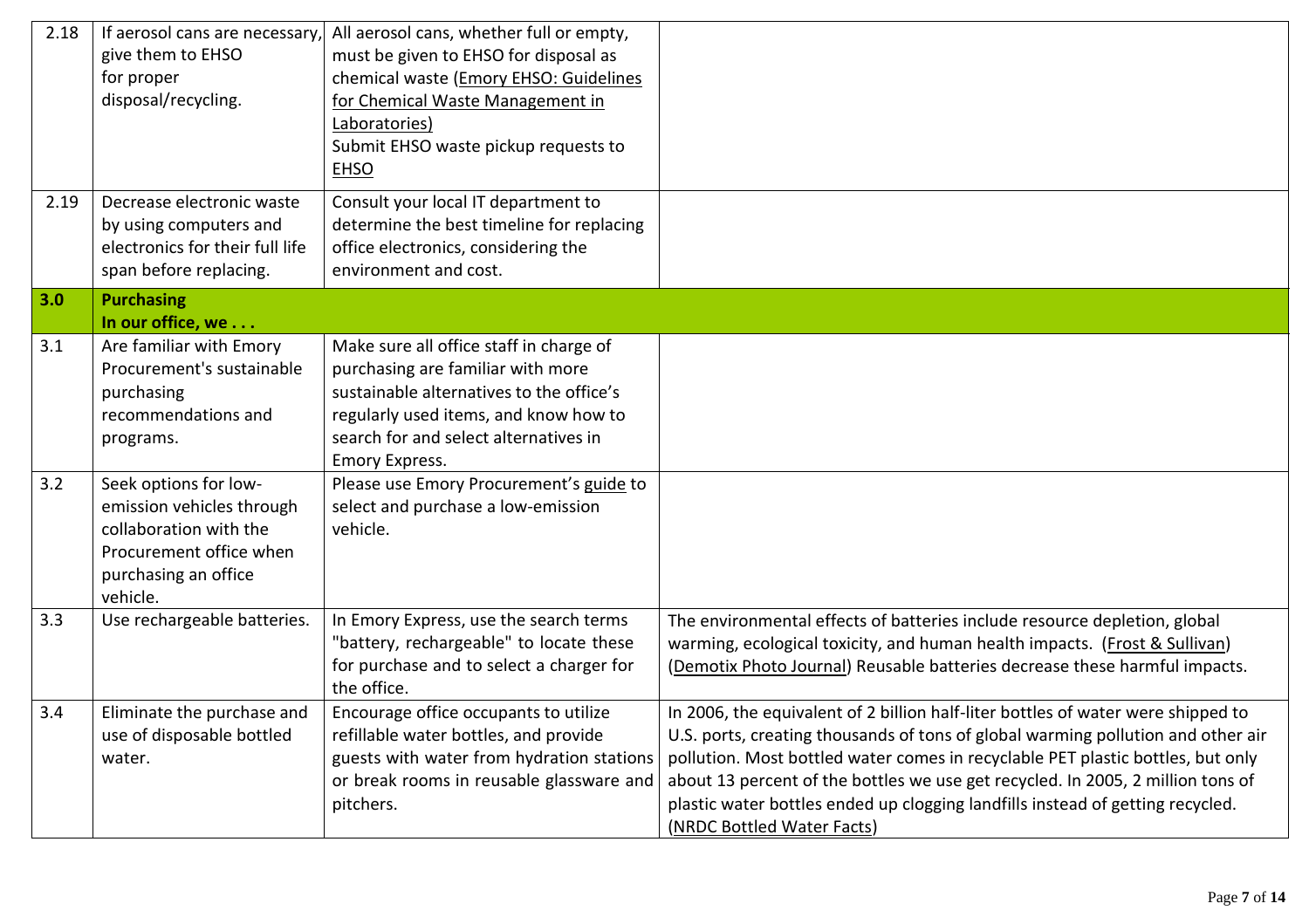| 3.5  | Provide tap water for filling     | Contact your FM building manager and     | Emory's standard hydration station is energy efficient, saves consumer spending  |
|------|-----------------------------------|------------------------------------------|----------------------------------------------------------------------------------|
|      | reusable bottles and              | the greenoffices@emory.edu to find       | on plastic water bottles, and reduces plastic water bottle pollution and energy  |
|      | pitchers, in the form of          | out more about hydration stations.       | to produce plastic disposable bottles. (Elkay Hydration Stations)                |
|      | retrofitted water fountains,      |                                          |                                                                                  |
|      | hydration stations, or            |                                          |                                                                                  |
|      | kitchen sinks.                    |                                          |                                                                                  |
| 3.6  | Purchase paper towels and         | These items are available through Emory  |                                                                                  |
|      | napkins made from                 | Express through the Staples punch-out,   |                                                                                  |
|      | recycled content.                 | and can be found by selecting the        |                                                                                  |
|      |                                   | "Recycled" filter button. For more       |                                                                                  |
|      |                                   | information, visit Procurement's Green   |                                                                                  |
|      |                                   | Buying website.                          |                                                                                  |
| 3.7  | Purchase and use only             | Tree-free and recycled paper can be      |                                                                                  |
|      | 100% post-consumer-waste          | found in Emory Express through the       |                                                                                  |
|      | recycled or tree-free printer     | Staples punch-out. Find information on   |                                                                                  |
|      | paper.                            | recycled and tree-free paper on          |                                                                                  |
|      |                                   | Procurement's Green Buying website.      |                                                                                  |
| 3.8  | Eliminate the purchase of         | Emory's coffee & tea suppliers offer hot | The production, use, and disposal of Polystyrene (a substance more commonly      |
|      | Styrofoam for any purpose.        | cups made from paper or compostable      | known as Styrofoam) causes adverse environmental and health effects.             |
|      |                                   | materials. Emory suppliers have agreed   | According to the Environmental Production Agency, Styrofoam is the fifth largest |
|      |                                   | not to provide products made of          | source of hazardous waste in the United States. (Earth Resource Polystyrene      |
|      |                                   | <b>Styrofoam to Emory University</b>     | Foam Report)                                                                     |
|      |                                   | customers. Please see more information   |                                                                                  |
|      |                                   | on Procurement's Green Initiatives web   |                                                                                  |
|      |                                   | page.                                    |                                                                                  |
| 3.9  | Use remanufactured ink            | Office will buy remanufactured ink and   |                                                                                  |
|      | and toner cartridges.             | toner cartridges with help from Emory    |                                                                                  |
|      |                                   | Procurement's Buying Green webpage.      |                                                                                  |
| 3.10 | Purchase Energy Star and          | Refer to Emory Procurement's Green       | EPEAT: Helps purchasers evaluate, compare and select electronic products         |
|      | <b>EPEAT certified appliances</b> | Buying web page for assistance with      | based on their environmental attributes. Emory gives preference to products      |
|      | and machines, when                | identifying and purchasing EPEAT         | meeting the EPEAT guidelines whenever possible.                                  |
|      | available.                        | products.                                |                                                                                  |
|      |                                   |                                          | Energy Star: Energy Star is the U.S. Environmental Protection Agency's and U.S.  |
|      |                                   |                                          | Department of Energy's guide to environmentally-friendly products and energy-    |
|      |                                   |                                          | savings calculator. Energy Star qualified products use less energy, save money,  |
|      |                                   |                                          | and help protect the environment.                                                |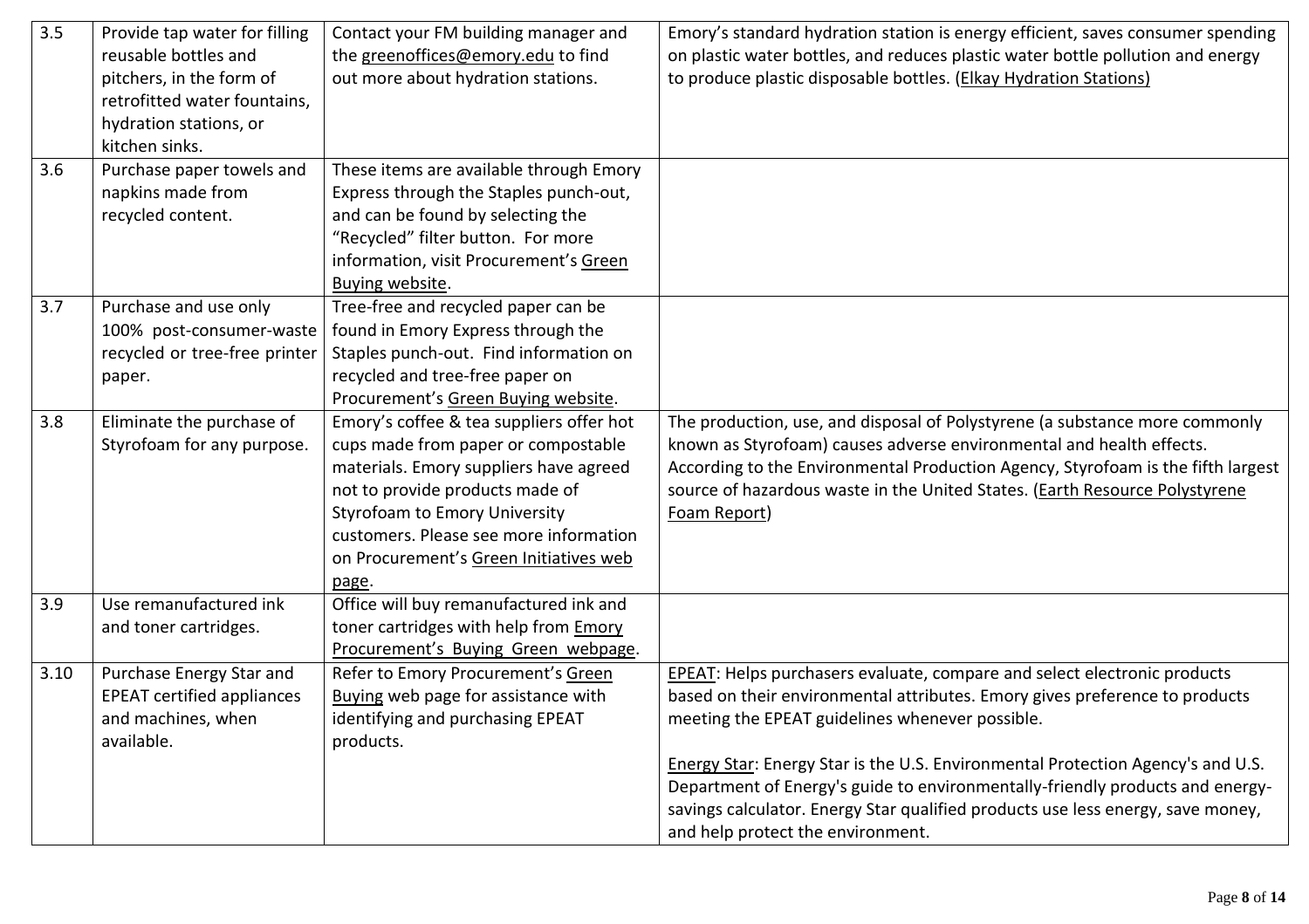| 3.11 | Purchase organic and/or<br>fair trade coffee or tea.                                                                                                                                    | For more information on how to procure<br>and pay for organic and fair trade coffee,<br>visit Procurement's Green Initiatives web<br>page.                                                                                                                                               | Fair Trade certification seeks to guarantee improved environmental practices<br>and higher returns to producers in developing countries. For products where<br>plantation agriculture can be certified, Fair Trade offers improved labor<br>conditions, higher pay, and rights to organize. Fair trade certification supports<br>local economic development efforts, democratic processes, and direct relations<br>between buyers and sellers. ( <i>Emory's Sustainable Food Guidelines</i> ) |
|------|-----------------------------------------------------------------------------------------------------------------------------------------------------------------------------------------|------------------------------------------------------------------------------------------------------------------------------------------------------------------------------------------------------------------------------------------------------------------------------------------|-----------------------------------------------------------------------------------------------------------------------------------------------------------------------------------------------------------------------------------------------------------------------------------------------------------------------------------------------------------------------------------------------------------------------------------------------------------------------------------------------|
| 3.12 | Use wooden coffee stirs<br>instead of plastic coffee<br>stirs.                                                                                                                          | Wooden coffee stirs can be found in the<br>Staples punch-out of Emory Express.                                                                                                                                                                                                           | Production and disposal of wooden coffee stirs have smaller impact on<br>environment. Wood uses more resources, but pollutes much less, than plastic.                                                                                                                                                                                                                                                                                                                                         |
| 3.13 | Check to see if Emory<br>Surplus has office furniture<br>and equipment, such as<br>chairs, desks, file cabinets,<br>etc. before purchasing<br>them new.                                 | Emory Surplus supports Emory's<br>sustainability goal to divert 65% of waste<br>from landfills by 2015 by facilitating the<br>resale, liquidation, salvage or disposal of<br>Emory property, including furniture,<br>equipment and vehicles. Visit the Surplus<br>Property website here. | In 2009, U.S. EPA reported that furniture accounted for 9.8 million tons (4.1%) of<br>household waste. Furniture is the least-recycled household item.<br>(PlanetSave)                                                                                                                                                                                                                                                                                                                        |
| 3.14 | Choose furniture that is<br>made using recycled<br>materials, is<br>environmentally friendly,<br>PVC free, and/or is certified<br>by BIFMA if new furniture<br>purchases are necessary. | Work with your contact in Emory<br>Interiors to request healthier furniture, or<br>research the furniture you have selected<br>for the manufacturer's environmental<br>health policy.                                                                                                    | There are a variety of chemical contaminants found in office furniture. Volatile<br>organic compounds (VOCs) are common chemical contaminants found in office<br>and home environments that easily evaporate into the air. Reducing exposure<br>to chemicals in the workplace is a preventative action that can lead to improved<br>outcomes for both worker health and to the environment. (CDC Indoor Air<br>Quality)                                                                       |
| 3.15 | Regularly use reusable bags<br>instead of plastic bags.                                                                                                                                 |                                                                                                                                                                                                                                                                                          | Americans use and dispose of 100 billion plastic shopping bags each year, and<br>at least 12 million barrels of oil are used per year in the manufacture of those<br>plastic grocery bags. (New York Times "A Bag Problem Blossoms")                                                                                                                                                                                                                                                          |
| 4.0  | <b>Meetings &amp; Events</b><br>In our office, we                                                                                                                                       |                                                                                                                                                                                                                                                                                          |                                                                                                                                                                                                                                                                                                                                                                                                                                                                                               |
| 4.1  | Certify all hosted events<br>with the Office of<br>Sustainability's Sustainable<br>Events Checklist, and at a<br>minimum certify as Zero<br>Landfill Waste.                             | To view and complete the Sustainable<br>Event checklist, visit Emory's Sustainable<br>Events Certification page.                                                                                                                                                                         | Emory's Sustainable Events Program outlines actions event planners can take to<br>ensure that Emory's celebrations and events further our sustainability goals and<br>set a positive example for Emory's faculty, staff, students and visitors.                                                                                                                                                                                                                                               |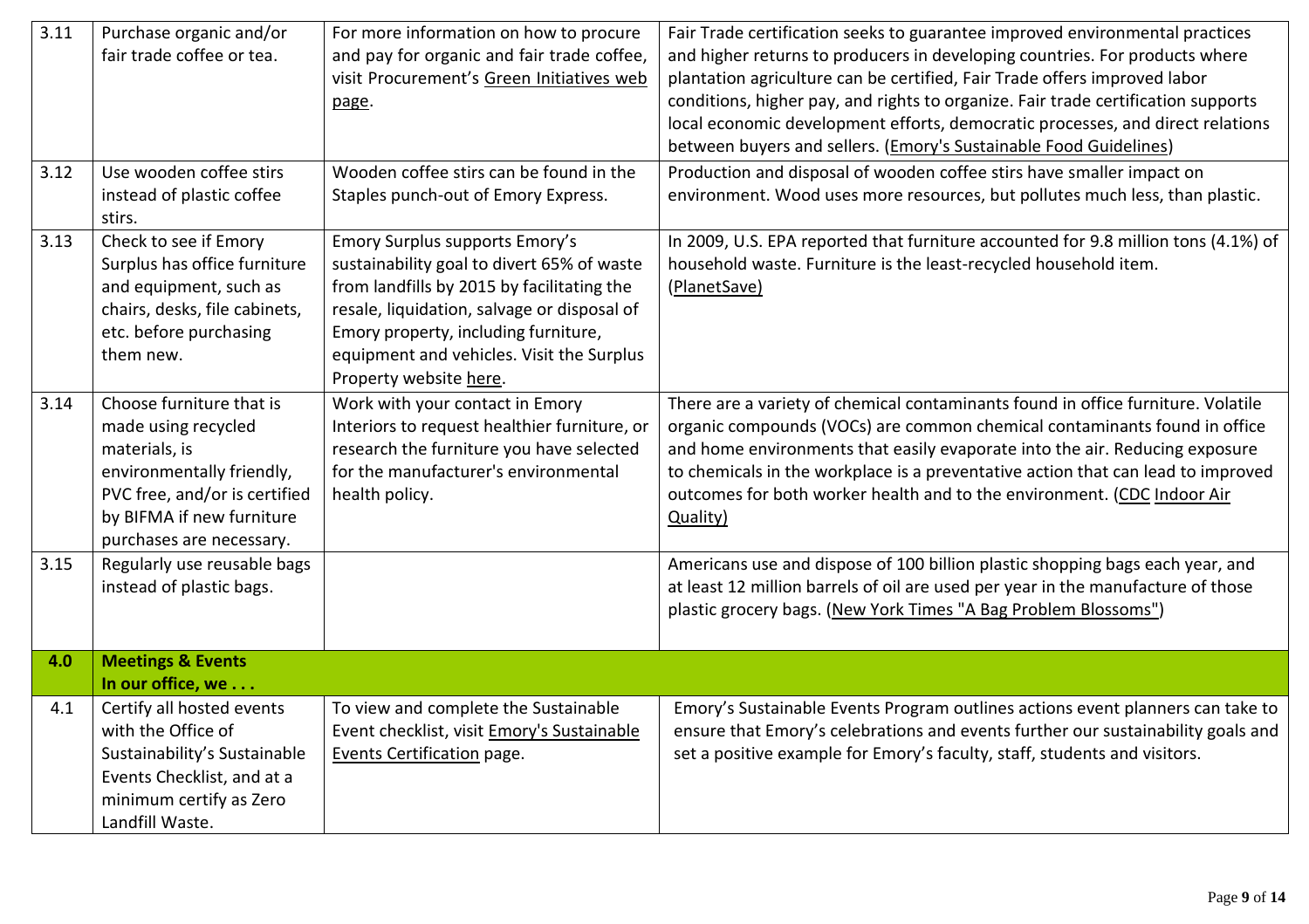| 4.2 | Utilize sustainable catering<br>through Emory Catering or<br>America To Go, and<br>feature seasonal and locally<br>grown menu items. | All Emory Catering events are Zero<br>Landfill Waste due to their commitment<br>to supplying only compostable items, and<br>sourcing local and sustainable foods.<br>Some America to Go caterers are<br>committed to Zero Landfill Waste and<br>sustainable food sourcing. Visit the<br>America to Go website for more<br>information on caterer commitments.<br>Request seasonal and local items when<br>placing your catering order. | Emory has a goal of 75% local or sustainable food procurement by 2015. For<br>information on why this is important, and on Emory's priority areas, please see<br>the Emory Sustainability Guidelines for Food Service Purchasing.                                                                                                                                                                                                   |
|-----|--------------------------------------------------------------------------------------------------------------------------------------|----------------------------------------------------------------------------------------------------------------------------------------------------------------------------------------------------------------------------------------------------------------------------------------------------------------------------------------------------------------------------------------------------------------------------------------|-------------------------------------------------------------------------------------------------------------------------------------------------------------------------------------------------------------------------------------------------------------------------------------------------------------------------------------------------------------------------------------------------------------------------------------|
| 4.3 | Provide tap or filtered<br>water in reusable pitchers<br>with reusable, recyclable, or<br>compostable cups.                          |                                                                                                                                                                                                                                                                                                                                                                                                                                        | It is estimated that U.S. consumers throw away 60 million plastic bottles per day,<br>requiring more than 15 million barrels of oil annually, enough to fuel 100,000<br>cars for a year. (Plastic Water Bottles Should No Longer be a Wasted Resource)<br>Water bottles contribute to the "great Pacific garbage patch" and other litter<br>locations across the globe. (National Geographic on the Great Pacific Garbage<br>Patch) |
| 4.4 | Offer and/or utilize a virtual<br>presence to increase<br>accessibility and decrease<br>transportation needs.                        | Emory's Libraries and Information<br>Technology Services (LITS) supports the<br>following virtual presence technologies<br>for meetings: Lync, Vidyo, and Echo360.<br>For guidance on what technology to use<br>in your meeting space, contact your local<br>IT department.                                                                                                                                                            | Offering a virtual presence has the potential to decrease the transportation<br>impact as well as the energy and resource intensity of your meeting.                                                                                                                                                                                                                                                                                |
| 4.5 | Minimize paper use at<br>meetings by distributing<br>agendas and support<br>documents electronically<br>most of the time.            | If paper documents are necessary,<br>consider printing half the amount needed<br>so that meeting attendees can share.                                                                                                                                                                                                                                                                                                                  | Producing one ton of paper requires 3 tons of wood and 19,000 gallons of water,<br>and produces approximately 2,300 lbs. of solid waste and 5,700 lbs. of<br>greenhouse gases (CSU Ohio - Paper Facts). The EPA estimates that recycling 1<br>ton of paper saves 17 trees and 7,000 gallons of water (SF Gate- Recycling<br>Instead of Landfills).                                                                                  |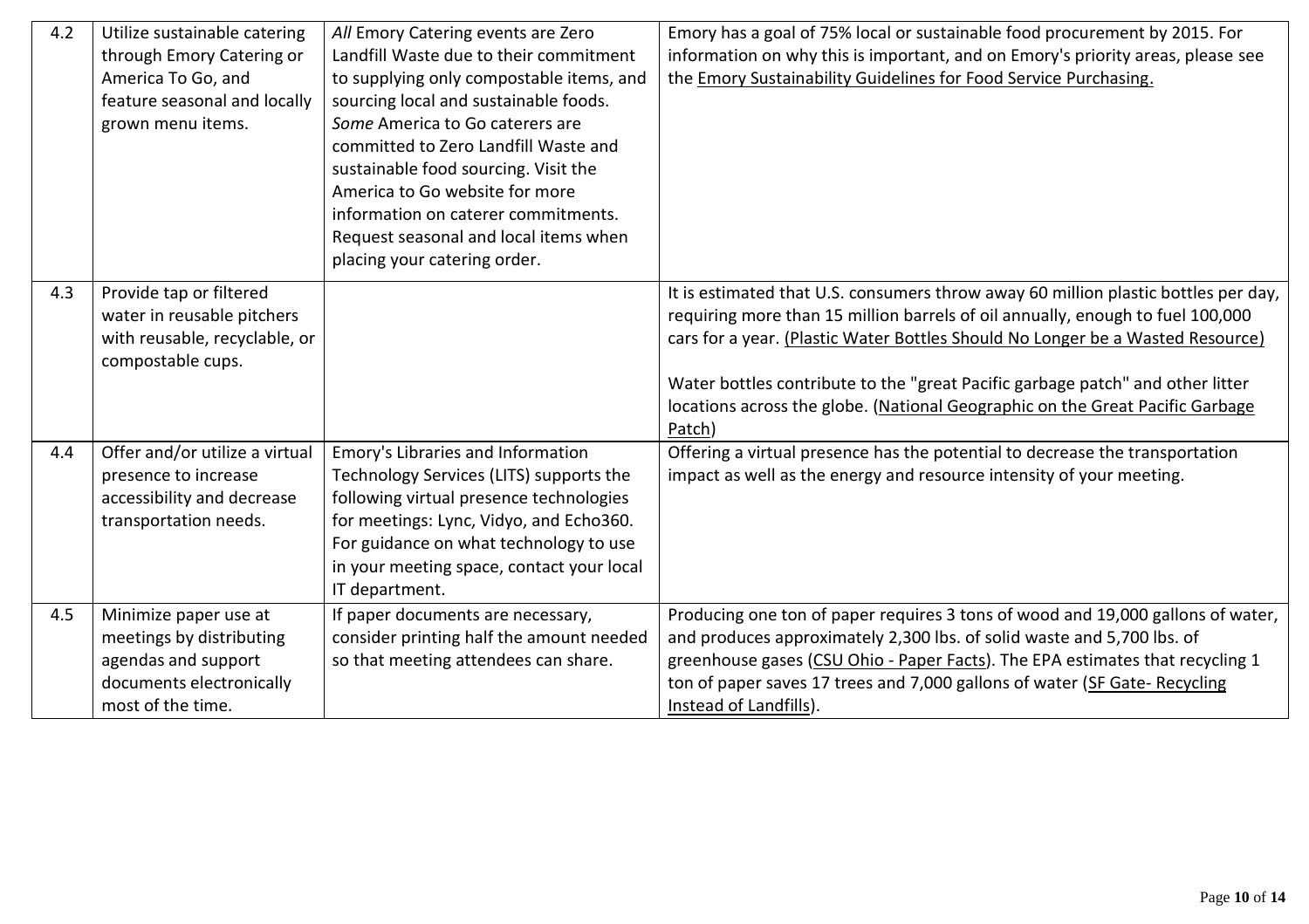| 4.6 | Avoid driving to on-campus<br>meetings by walking or<br>using the Cliff Shuttle, and<br>carpool or use an<br>alternative commute<br>option when traveling to<br>off-campus meetings. | Encourage "walking meetings" between<br>colleagues while traveling to another<br>meeting location, or use this time for<br>reflection and restoration. | Alternative commute options reduce traffic congestion and<br>carbon emissions. Biking and walking improve personal health, and public<br>transportation/carpooling can encourage community building and provide<br>opportunities for social networking. (Green Plus- Alternative Transportation)<br>"Use public transportation, carpool, or walk or bike whenever<br>possibleLeaving your car at home just two days a week will reduce<br>greenhouse gas emissions by an average of two tons per year. If you can work<br>from home, you'll reduce air pollution and traffic congestion - and save<br>money." (USEPA What You Can Do: On the Road)                                               |
|-----|--------------------------------------------------------------------------------------------------------------------------------------------------------------------------------------|--------------------------------------------------------------------------------------------------------------------------------------------------------|--------------------------------------------------------------------------------------------------------------------------------------------------------------------------------------------------------------------------------------------------------------------------------------------------------------------------------------------------------------------------------------------------------------------------------------------------------------------------------------------------------------------------------------------------------------------------------------------------------------------------------------------------------------------------------------------------|
| 5.0 | <b>Safe &amp; Healthy Office Environment</b><br>In our office, we                                                                                                                    |                                                                                                                                                        |                                                                                                                                                                                                                                                                                                                                                                                                                                                                                                                                                                                                                                                                                                  |
| 5.1 | Use the University BRS staff<br>to provide cleaning services<br>that abide by Emory's<br>Green Cleaning Policy.                                                                      | Some university departments use an<br>outside contractor for custodial<br>services, who don't have to abide by<br>Emory's Green Cleaning policies.     |                                                                                                                                                                                                                                                                                                                                                                                                                                                                                                                                                                                                                                                                                                  |
| 5.2 | Purchase eco-friendly and<br>fragrance free cleaning<br>supplies and dish soap for<br>our break room and desk<br>area, if applicable.                                                |                                                                                                                                                        | Certain ingredients in cleaning products can cause skin and eye irritation to<br>workers and/or are toxic to aquatic species in streams, lakes and oceans receiving<br>inadequately treated wastes. Volatile organic compounds (VOCs) in cleaning<br>products can affect indoor air quality. All building occupants are potentially<br>exposed to the volatile components of cleaning products. (EPA Green Cleaning)<br>Using eco-friendly cleaners reduces exposure to toxic chemicals, may reduce<br>incidence of asthma attacks caused by dust and chemical allergens, and improves<br>indoor air quality by reducing airborne dust and chemical gases. (NY Green<br><b>Cleaning Program)</b> |
| 5.3 | Provide plants that<br>naturally purify the air.                                                                                                                                     |                                                                                                                                                        | "Low-light-requiring houseplants, along with activated carbon plant filters, have<br>demonstrated the potential for improving indoor air quality by removing trace<br>organic pollutants from the air in energy-efficient buildings. This plant system is<br>one of the most promising means of alleviating the sick building syndrome<br>associated with many new, energy- efficient buildings." (NASA: Interior<br>Landscape Plants for Indoor Air Pollution Abatement)<br>Some plants remove toxins from the air: Mother Nature Network: 15<br>Plants for Improving Indoor Air Quality                                                                                                        |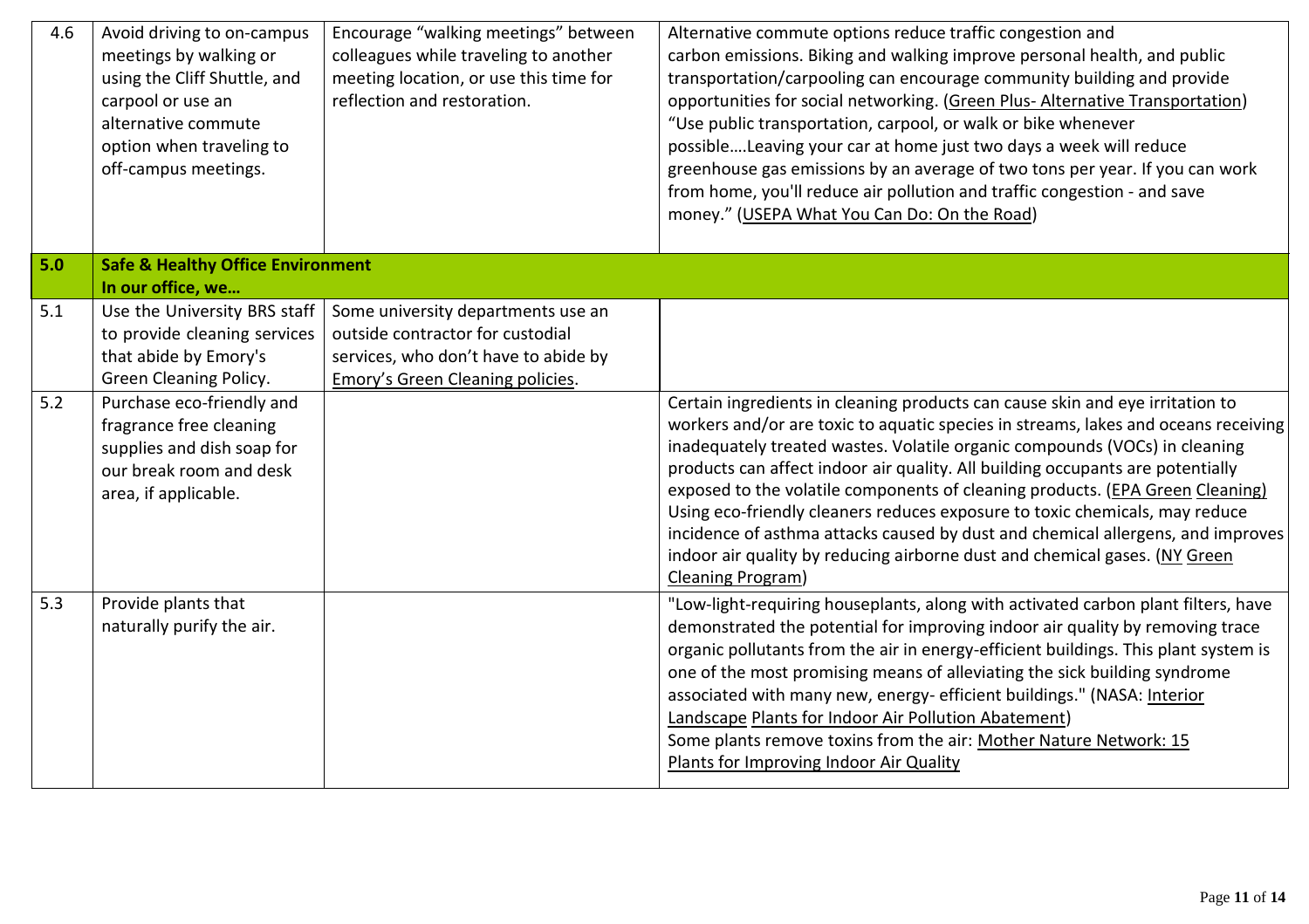| 5.4 | Are committed to having<br>regular staff social events,<br>such as lunch gatherings<br>and walks in Lullwater.                                                          |                                                                                                                                                                                                                                                                                                                                                                | Spending at least 30 minutes outdoors every day to get fresh air and higher<br>vitamin D production also boosts energy and mood. According to one study,<br>"being outside in nature for just 20 minutes in a day was enough to significantly<br>boost vitality levels."<br>The following links provide more evidence and discuss the importance of getting<br>"fresh", outdoor air.<br>University of Rochester: Spending Time in Nature Makes People More Alive,<br>Study Shows, How to get Vitamin D from Sunlight, National Recreation and<br>Park Association: Enough Outdoor Time? Think Again |
|-----|-------------------------------------------------------------------------------------------------------------------------------------------------------------------------|----------------------------------------------------------------------------------------------------------------------------------------------------------------------------------------------------------------------------------------------------------------------------------------------------------------------------------------------------------------|-----------------------------------------------------------------------------------------------------------------------------------------------------------------------------------------------------------------------------------------------------------------------------------------------------------------------------------------------------------------------------------------------------------------------------------------------------------------------------------------------------------------------------------------------------------------------------------------------------|
| 5.5 | Make office occupants<br>aware of the health and<br>wellness services available to<br>them through Human<br>Resources.                                                  | Remind employees of Emory's benefits<br>program that supports health and<br>wellness through free preventive care,<br>tier zero medications, and free tobacco<br>cessation, disease management, and<br>lifestyle coaching programs. Health and<br>Wellness benefits open to Emory<br>employees can be found at HR Benefits.                                    |                                                                                                                                                                                                                                                                                                                                                                                                                                                                                                                                                                                                     |
| 5.6 | Make office employees<br>aware of the health and<br>wellness services available<br>to them through the Faculty<br><b>Staff Assistance Program</b><br>and Healthy Emory. | Provide information to all new and<br>existing employees about <b>FSAP</b> and<br>Healthy Emory, and encourage them to<br>take advantage of these valuable<br>resources for the health and well-being of<br>the office.                                                                                                                                        | One study found a 28% reduction in absenteeism due to illness, which directly<br>affects productivity by allowing for more efficient and able work days for<br>employees. (Wellness and Beyond: Employers Examine Ways to Improve<br><b>Employee Health and Productivity and Reduce Costs)</b><br>"The Wellness Councils of America reported a \$24 return for every \$1 spent on a<br>company wellness program for small businesses." (National Council on Strength<br>and Fitness)                                                                                                                |
| 5.7 | Make office employees<br>aware of the safety services<br>provided by the Emory<br>Safety Alliance and its<br>member organizations.                                      | The Emory Safety Alliance seeks to foster<br>a culture of safety for Emory University<br>through a systematic, data-driven, and<br>centralized approach to promoting safety,<br>reducing injuries, and preparing our<br>community for natural and human-<br>generated disasters. More information on<br>ESA and its member organizations can be<br>found here. |                                                                                                                                                                                                                                                                                                                                                                                                                                                                                                                                                                                                     |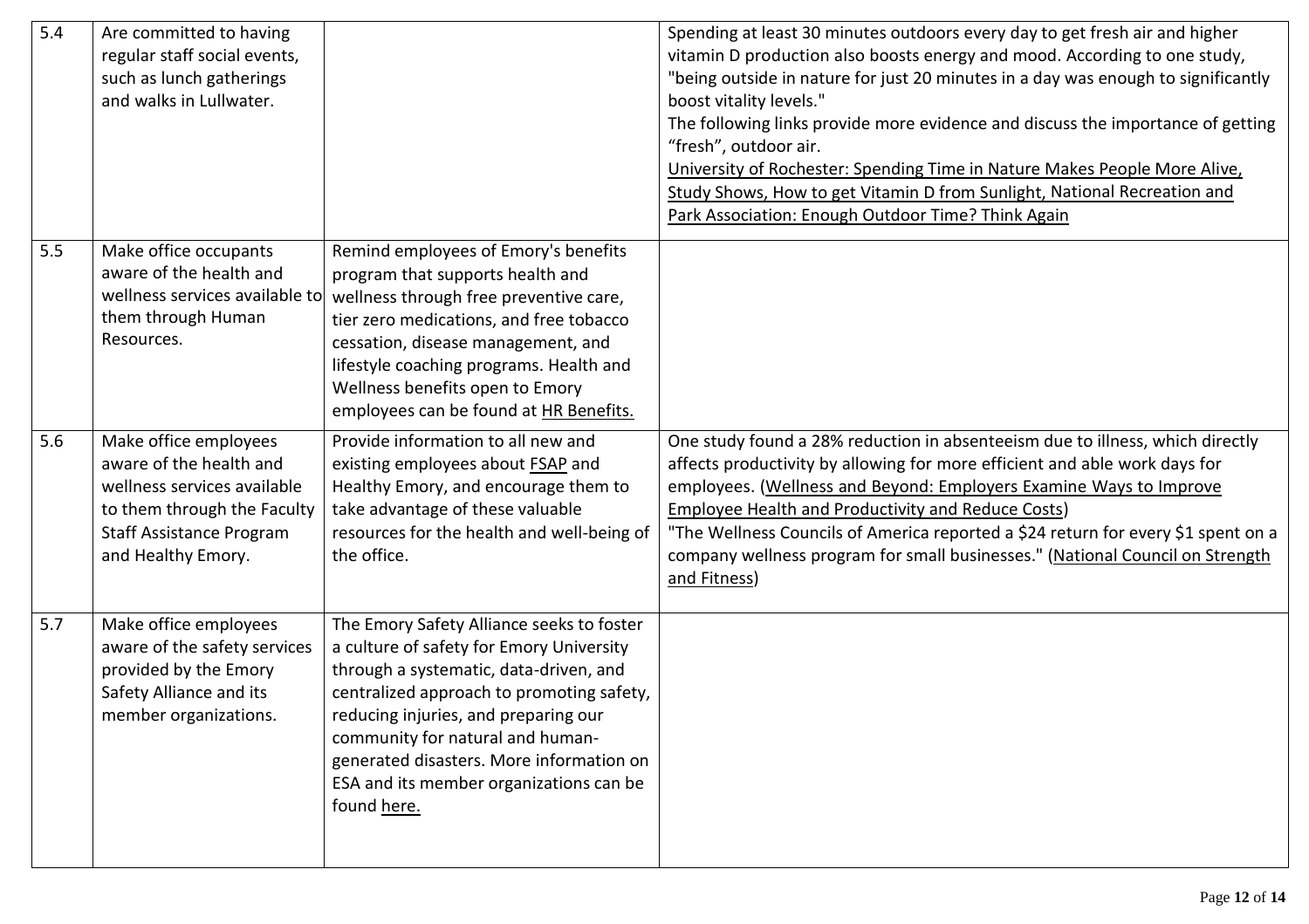| 6.0 | <b>Communications &amp; Participation</b> |                                           |                                                                            |
|-----|-------------------------------------------|-------------------------------------------|----------------------------------------------------------------------------|
|     | In our office, we                         |                                           |                                                                            |
| 6.1 | Inform and ask office                     |                                           | We recommend acquiring agreement from at least 75% of office occupants for |
|     | members to agree to follow                |                                           | maximum success.                                                           |
|     | the applicable actions on                 |                                           |                                                                            |
|     | this checklist.                           |                                           |                                                                            |
| 6.2 | Share information about                   |                                           |                                                                            |
|     | our Green Office                          |                                           |                                                                            |
|     | certification with all new                |                                           |                                                                            |
|     | employees and encourage                   |                                           |                                                                            |
|     | them to get involved.                     |                                           |                                                                            |
| 6.3 | Discuss sustainability and                |                                           |                                                                            |
|     | the progress of our Green                 |                                           |                                                                            |
|     | Office certification at staff             |                                           |                                                                            |
|     | meetings.                                 |                                           |                                                                            |
| 6.4 | Have at least one office                  | Please sign up for the OSI listserv here. |                                                                            |
|     | representative on the Office              |                                           |                                                                            |
|     | of Sustainability Initiatives             |                                           |                                                                            |
|     | e-mail list serv, and re-                 |                                           |                                                                            |
|     | distribute relevant                       |                                           |                                                                            |
|     | information to office                     |                                           |                                                                            |
|     | members or post on a                      |                                           |                                                                            |
|     | shared resource.                          |                                           |                                                                            |
| 6.5 | Follow the Office of                      | OSI Facebook page                         |                                                                            |
|     | Sustainability Initiatives on             | OSI Twitter Page (@EmoryGreen)            |                                                                            |
|     | Facebook and Twitter.                     |                                           |                                                                            |
| 6.6 | Know who our building's                   | Find your building's Sustainability       |                                                                            |
|     | Sustainability                            | Representative here.                      |                                                                            |
|     | Representative is and                     |                                           |                                                                            |
|     | communicate with them                     |                                           |                                                                            |
|     | about any related inquiries               |                                           |                                                                            |
|     | and ideas.                                |                                           |                                                                            |
| 6.7 | Have 50% of our office staff              | Locate and take or renew your             |                                                                            |
|     | participating in Emory's                  | Sustainability Pledge here.               |                                                                            |
|     | Sustainability Pledge.                    |                                           |                                                                            |